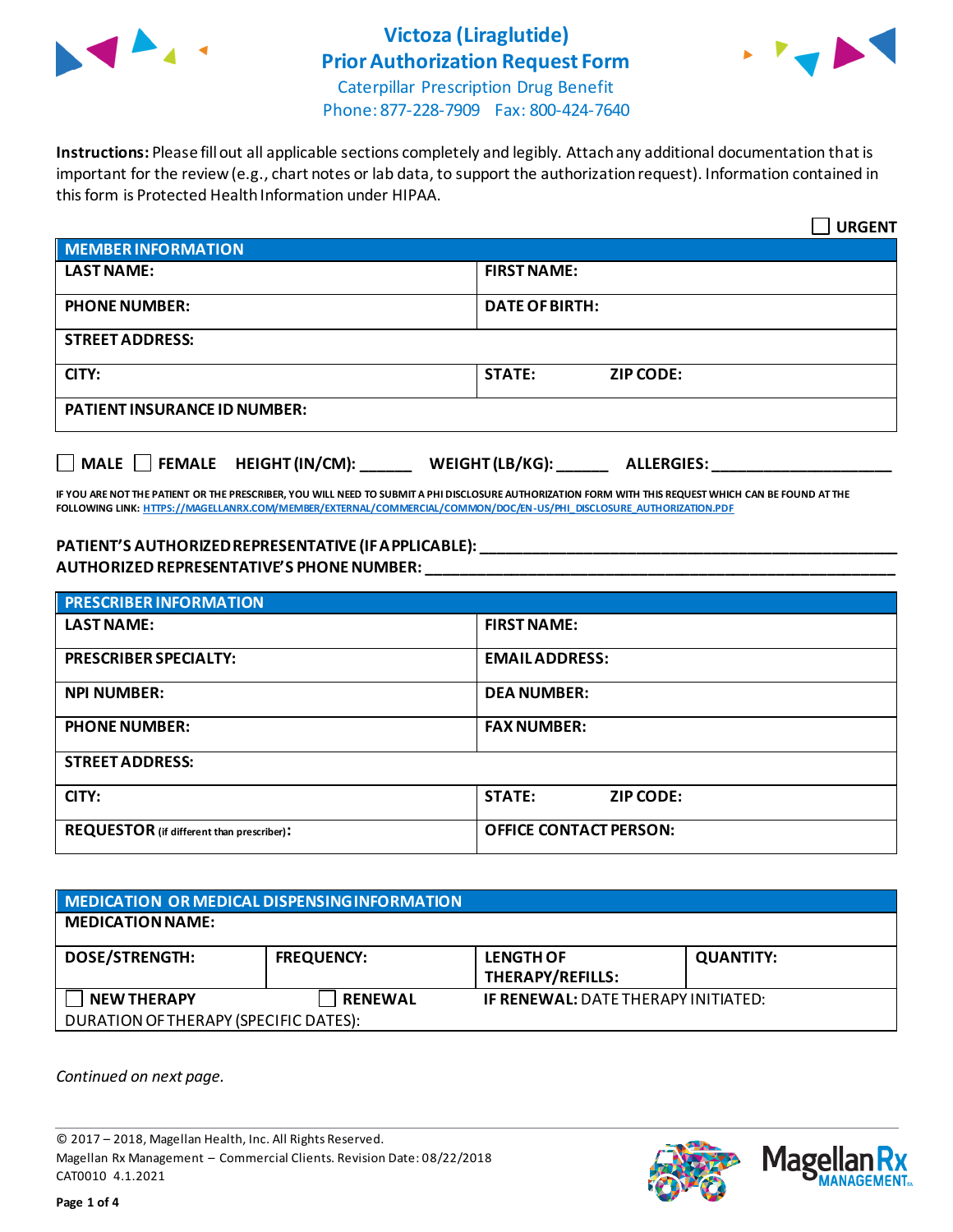



Caterpillar Prescription Drug Benefit Phone: 877-228-7909 Fax: 800-424-7640

| MEMBER'S LAST NAME: NAME AND A SERIES AND A SERIES OF STREET AND A STREET AND A STREET AND A STREET AND A STRE                                                                                                             | <b>MEMBER'S FIRST NAME:</b>                                                                                               |                                                          |  |
|----------------------------------------------------------------------------------------------------------------------------------------------------------------------------------------------------------------------------|---------------------------------------------------------------------------------------------------------------------------|----------------------------------------------------------|--|
|                                                                                                                                                                                                                            | 1. HAS THE PATIENT TRIED ANY OTHER MEDICATIONS FOR THIS CONDITION?                                                        | $\blacksquare$ YES (if yes, complete below)<br><b>NO</b> |  |
| <b>MEDICATION/THERAPY (SPECIFY</b><br>DRUG NAME AND DOSAGE):                                                                                                                                                               | <b>DURATION OF THERAPY (SPECIFY</b><br>DATES):                                                                            | <b>RESPONSE/REASON FOR</b><br><b>FAILURE/ALLERGY:</b>    |  |
| <b>2. LIST DIAGNOSES:</b>                                                                                                                                                                                                  |                                                                                                                           | <b>ICD-10:</b>                                           |  |
| $\Box$ Type II diabetes                                                                                                                                                                                                    |                                                                                                                           |                                                          |  |
| PRIOR AUTHORIZATION.<br>If patient is age 10-17 years, please answer the following:                                                                                                                                        | 3. REQUIRED CLINICAL INFORMATION: PLEASE PROVIDE ALL RELEVANT CLINICAL INFORMATION TO SUPPORT A                           |                                                          |  |
| <b>Lab Values:</b><br>greater? $\square$ Yes $\square$ No<br>Documentation of HbA1c level required.                                                                                                                        | Was the patient's most recent HbA1cin the past 6 months or prior to starting the requested medication 7.0% or             |                                                          |  |
| Is the patient's estimated glomerular filtration rate (GFR) less than or equal to 45 mL/min/1.73 m2? $\Box$ Yes $\Box$ No<br><b>Documentation of GFR required.</b>                                                         |                                                                                                                           |                                                          |  |
|                                                                                                                                                                                                                            | Has the patient tried or is the patient currently taking metformin? $\square$ Yes $\square$ No                            |                                                          |  |
|                                                                                                                                                                                                                            | Has treatment with metformin been avoided due to lactic acidosis or elevated liver enzymes? $\Box$ Yes $\Box$ No          |                                                          |  |
| Does the patient have advanced liver disease with at least one of the following? $\Box$ Yes $\Box$ No<br>If yes, please select:<br>□ Ascites<br>$\Box$ Cirrhosis<br>$\Box$ Hepatic encephalopathy<br>□ Portal hypertension |                                                                                                                           |                                                          |  |
| If patient is age 18 years or older, please answer the following:<br>Lab Values:                                                                                                                                           |                                                                                                                           |                                                          |  |
| greater? □ Yes □ No<br>Documentation of HbA1c level required.                                                                                                                                                              | Was the patient's most recent HbA1cin the past 6 months or prior to starting the requested medication 7.0% or             |                                                          |  |
| <b>Documentation of GFR required.</b>                                                                                                                                                                                      | Is the patient's estimated glomerular filtration rate (GFR) less than or equal to 45 mL/min/1.73 m2? $\Box$ Yes $\Box$ No |                                                          |  |

© 2017 – 2018, Magellan Health, Inc. All Rights Reserved. Magellan Rx Management – Commercial Clients. Revision Date: 08/22/2018 CAT0010 4.1.2021



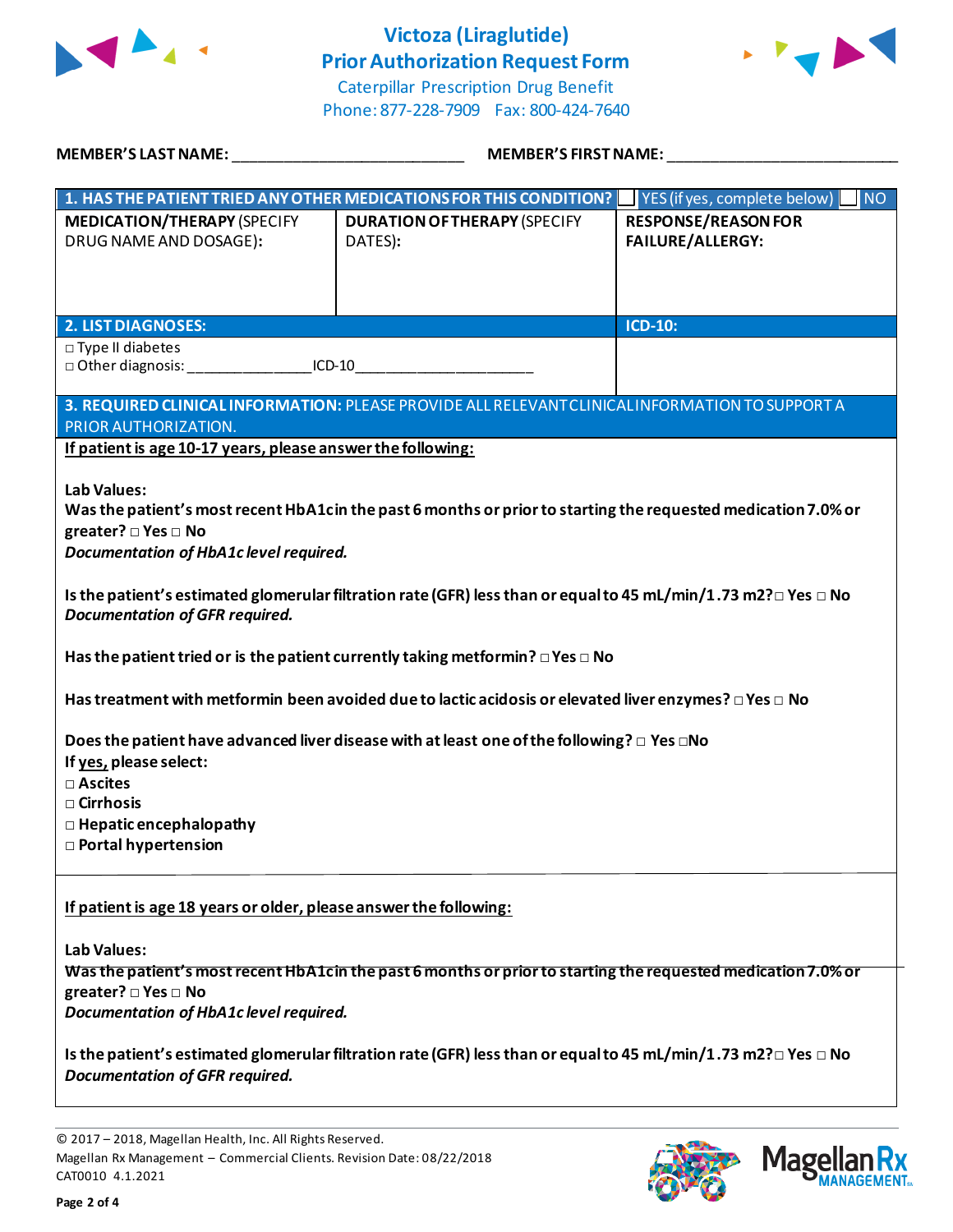



Caterpillar Prescription Drug Benefit Phone: 877-228-7909 Fax: 800-424-7640

| <b>MEMBER'S LAST NAME:</b> |  |
|----------------------------|--|
|----------------------------|--|

**MEMBER'S LAST NAME:** \_\_\_\_\_\_\_\_\_\_\_\_\_\_\_\_\_\_\_\_\_\_\_\_\_\_\_ **MEMBER'S FIRST NAME:** \_\_\_\_\_\_\_\_\_\_\_\_\_\_\_\_\_\_\_\_\_\_\_\_\_\_\_

| Does the patient currently have a serum creatinine level exceeding 1.8 mg/dL or an estimated GFR less than<br>30 mL/min/1.73 m2? □ Yes □ No<br><b>Documentation required.</b>                                                 |
|-------------------------------------------------------------------------------------------------------------------------------------------------------------------------------------------------------------------------------|
| <b>Clinical information:</b><br>Does the patient have advanced liver disease with at least one of the following? $\Box$ Yes $\Box$ No<br>If yes, please select:<br>□ Ascites                                                  |
| □ Cirrhosis<br>$\Box$ Hepatic encephalopathy<br><b>D</b> Portal hypertension                                                                                                                                                  |
| Does the patient have a history of sulfa-induced Stevens-Johnson syndrome, sulfa-induced toxic epidermal<br>necrolysis, OR sulfa allergy? □ Yes □ No                                                                          |
| Does the patient have a history of falls OR is the patient at high risk for falls? $\Box$ Yes $\Box$ No                                                                                                                       |
| <b>Medication information:</b><br>Is the patient currently taking AND will continue to take insulin and/or warfarin? $\Box$ Yes $\Box$ No                                                                                     |
| Has the patient tried or is the patient currently taking metformin? $\square$ Yes $\square$ No                                                                                                                                |
| Has treatment with metformin been avoided due to lactic acidosis or elevated liver enzymes? $\Box$ Yes $\Box$ No                                                                                                              |
| Has the patient tried or is the patient currently receiving treatment with at least one of the following? $\Box$ Yes $\Box$ No<br>If yes, please select:<br><b>D</b> Glimepiride<br>Glipizide<br>□ Glyburide<br>□ Nateglinide |
| $\Box$ Repaglinide                                                                                                                                                                                                            |
| Has treatment with glimepiride, glipizide, glyburide, nateglinide, or repaglinide been avoided due to any of the<br>following? $\square$ Yes $\square$ No<br>If yes, please select:                                           |
| □ Advanced age<br>□ Elevated liver enzymes or mild/moderate liver disease<br>□ Obesity or overweight state                                                                                                                    |
| Is the patient currently taking any of the following medications? $\square$ Yes $\square$ No<br>If yes, please select:<br>□ Janumet/Janumet XR (sitagliptin/metformin)<br>□ Januvia (sitagliptin)                             |



<sup>© 2017</sup> – 2018, Magellan Health, Inc. All Rights Reserved. Magellan Rx Management – Commercial Clients. Revision Date: 08/22/2018 CAT0010 4.1.2021